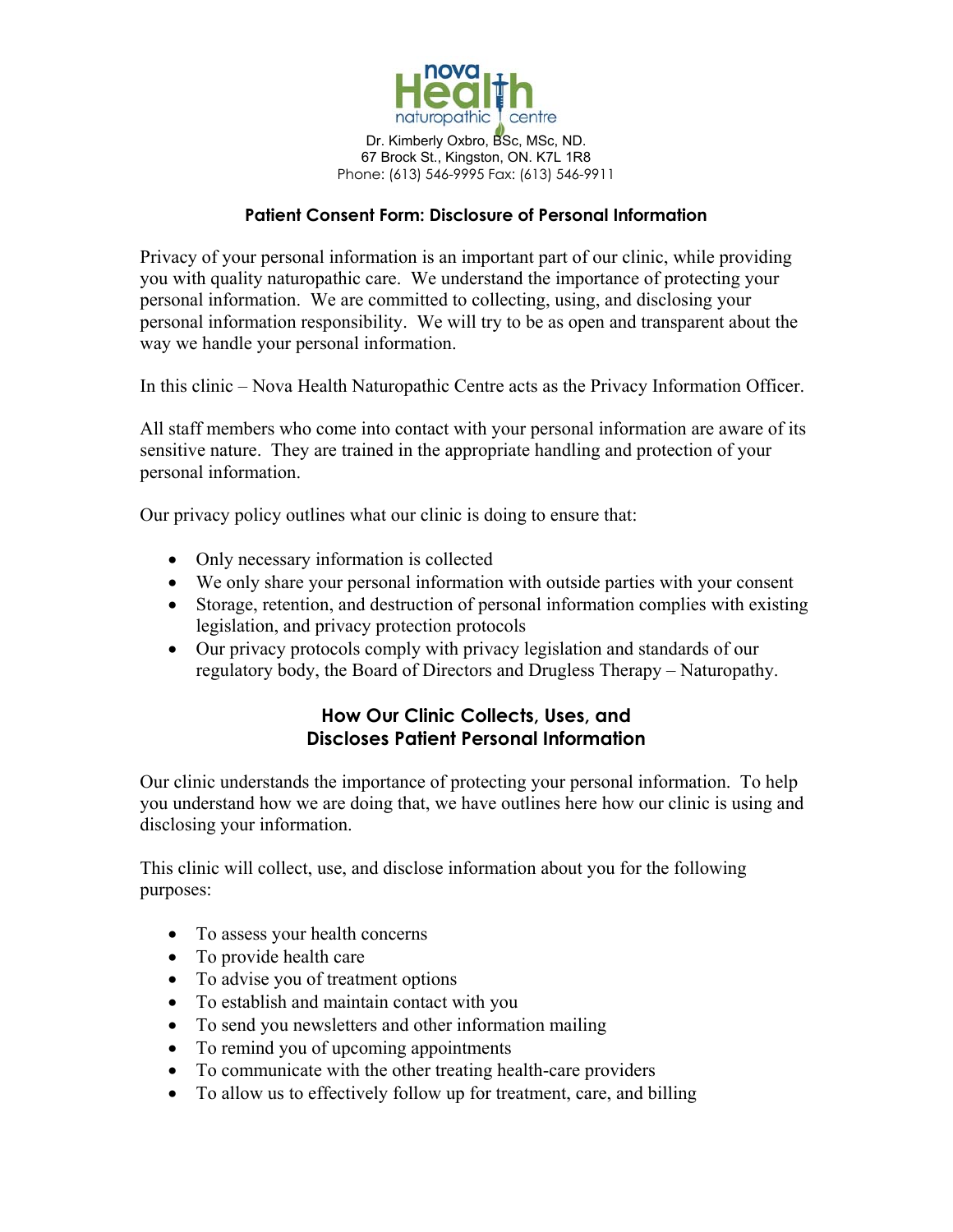- To complete claims for insurance purposes
- To comply with legal and regulatory requirements of our regulatory body, the Board of Directors of Drugless Therapy – Naturopathy acting under the *Drugless Practitioners Act*
- To invoice for goods and services
- To collect unpaid accounts
- To assist this clinic to comply with all regulatory requirements
- To comply generally with the law
- To allow potential purchasers, practice brokers, or advisors to conduct an audit in preparation for a practice sale

By signing the consent section of this Patient Consent Form, you have agreed that you have given your informed consent to the collection, use, and/or disclosure of your personal information as outlined above.

## **Patient Consent**

I have reviewed the above information that explains how your clinic will use my personal information and the steps your clinic is taking to protect my information.

I agree that Nova Health Naturopathic Centre can collect, use, and disclose personal information about as set out above in the information about the clinic's privacy policies.

 $\overline{a}$ 

**Signature Printed Name** 

**Date** Signature of Witness